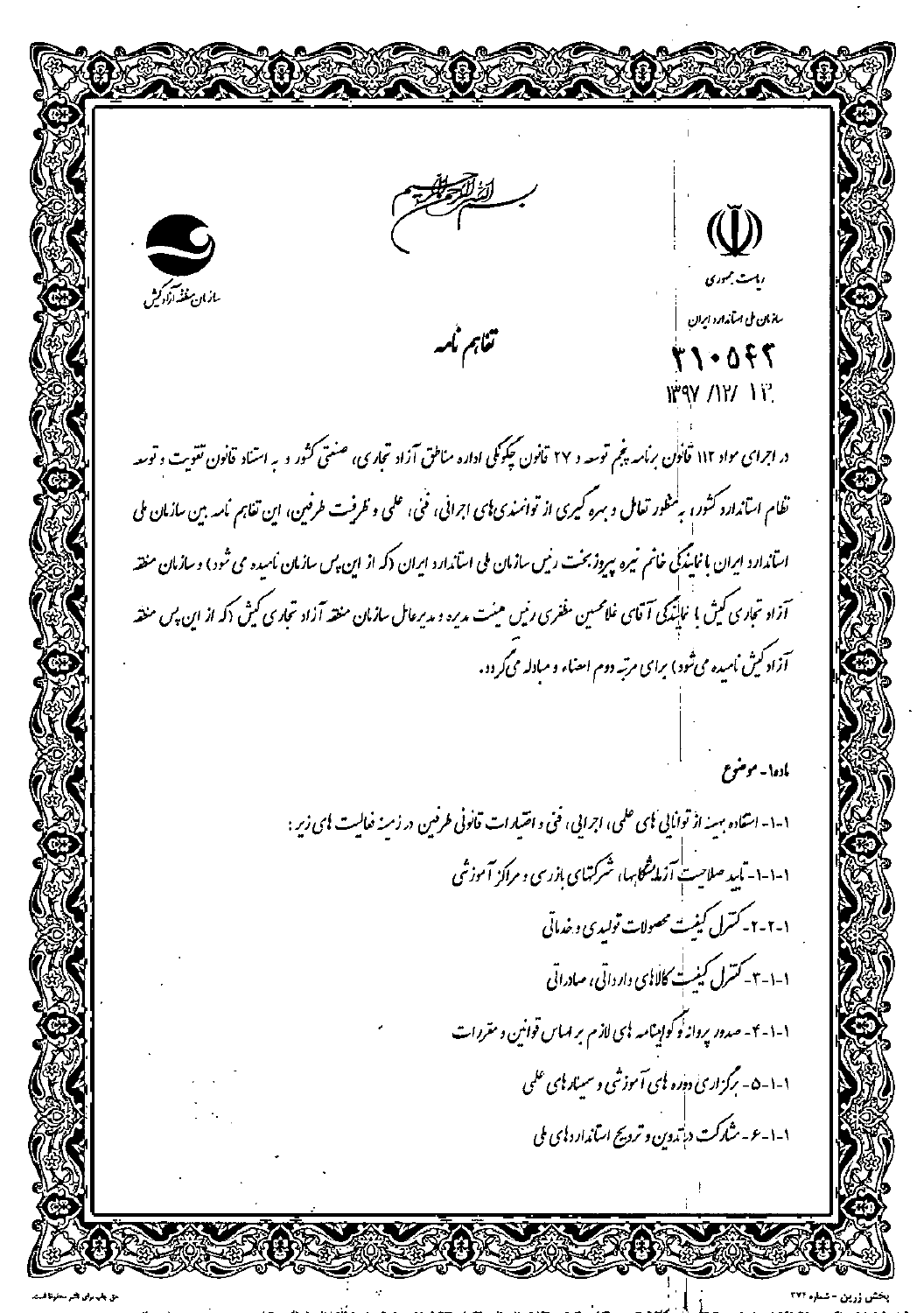AXXX ماده ۲- اقدامات ۶-۱- اقدامات سازمان ۶-۱-۱- ارانه اطلاعات مورد نیاز منصر آزاد کیش در حوزه اسآندار دسازی ۲-۱-۲ - ارسال آخریں روش یی دستورالعل یی بخشامہ ! و آئین نامہ ای سازمان به منقہ آ زاد کمیش ۲-۱-۶- ارائه تقویم آموزشی وبرکز اری دوره <sup>ب</sup>ای آموزش مرتبط با اسآندار د برای کارشندانی که از طریق منق**ته آزاد ک**یش معرفی می شوند . ۶-۱-۶- برقراری'دمشرسی مشرک اداره اسآندارد منعته آزاد کمی<sup>ش</sup> بسامانهای تنصصی، اتوماسیون اداری وبانکهای الخلاعاتی سازمان مشابه ادارات کل اسآندار د اسآن ۶-۱-۵- پھاری و تعامل ادارات کل اساندار د اسان کی استقہ آزاد کمی<sup>ش</sup> ۶-۱-۲ - صدور تحکم انتصاب سنول اسآندار د منعته آزاد کیش که از سوی مدیرعامل سازمان منعته آزاد کیش سرفی شده و تعویض اختیار در جارجوب قانون ومتمررات سازمان، تناسب بالحرفيت وتوامايي منفته ۲-۷-۱- تعارت عالیا بر کینیت عمکرد اداره اسآندارد منصر آزاد کیش ۲ -۱-۸ - اولویت بخشی وأنسریع در تئید مسلاحیت آزمایشخابها و شرکتهای بازرسی معرفی شده از سوی منقد آزاد کیش ۲-۲- اقدامات متغیر تازاد کیش ۶ -۲ -۱- شارکت سنته آزاد کیش د. تهیه پیش نویس و تدوین و تحدید اسآندار دلای ملی و بین الللی ۶-۲-۲- ایجاد ساختار مناسب اداری و تخصیص اکلایت دمنایع انسانی مورد نیاز برای اجرای مغاد و مومنوعات تغاہم لمامه در منصر آزاد ۶-۲-۲- سرفی فرد واجد شرایط جهت تصدی امور اسآندارد منفته آزاد کمی<sup>ش</sup> توسط مدیرعا<del>ی</del>ل سازمان منفته آزاد کمی<sup>ش</sup> به سازمان جهت ۔ آموزش و صدور ا**حکام** لازم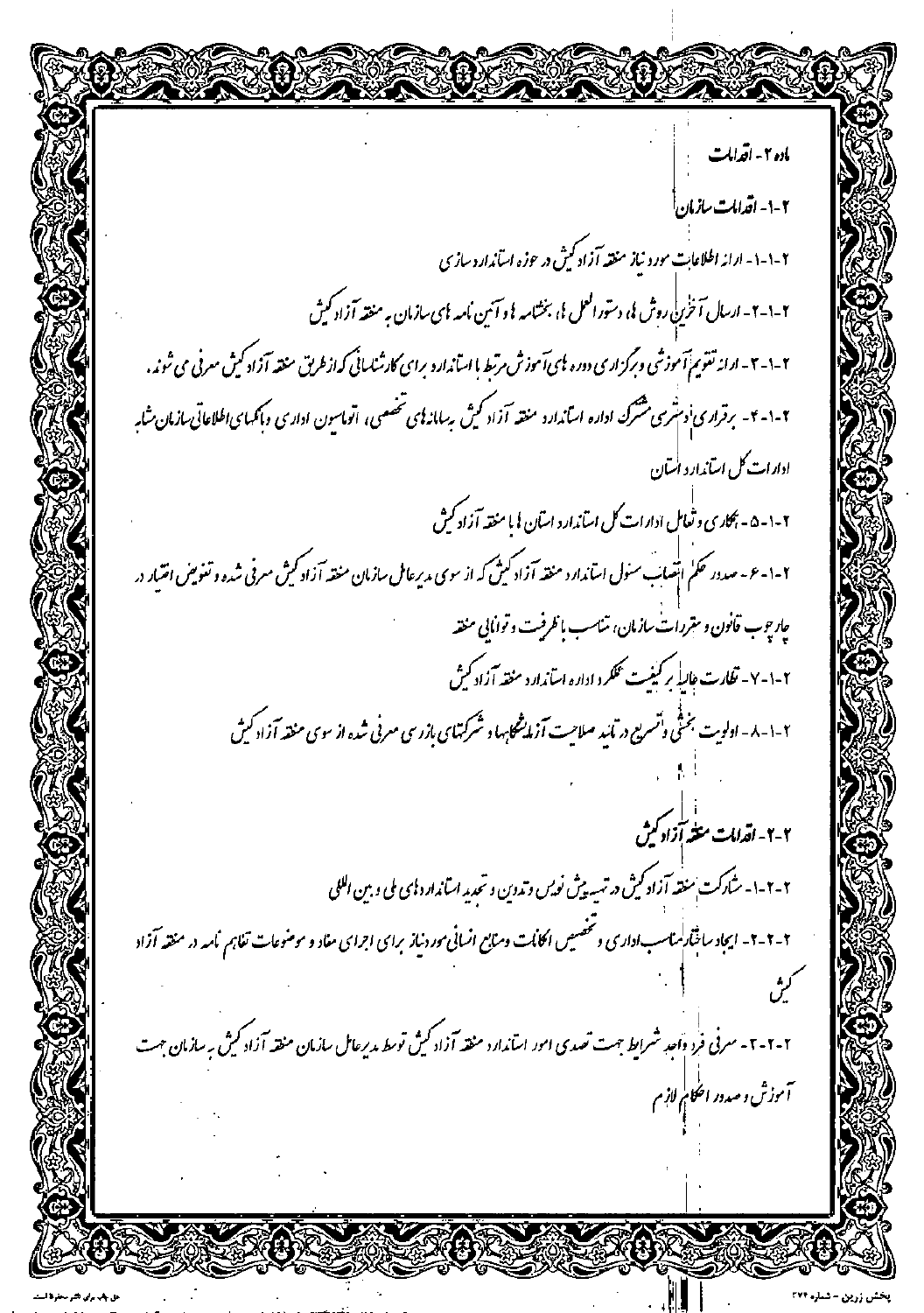ل من الأمير به برابر السابق به من المحركة برابر - ابو - ابر - ابر - ابر - ابر - ابر - ابر - ابر - ابر - ابر -ىيىم لى چىنىپ بىل كەن بىلەن ئەس بىلىغان ئەسەبەر 1-1-1-1 **مى ويىست البرسبوج بىي بىن الأمنين الموءن الأمنيني المت المائي مت المنابع الموافق المراسم الأسابع - الأساب** - ال سولزه سفتاقو بما (نان) ما داد بسر گسرفوا حسسنه (میتر این میتر به این این این به موجود شرکتها حسابه واین میتر است است ن پی ، سبز برابر ترت مهی ، مسلم هر 3 فرحم 3 دابرا - ۱۱-۱۰-ن اوپسر بر براندیسا که ۱۹۱۰ تا او دستر زمین است به این ساختها مرد و میکند از این است است است است است است است ا ل من البالية بهم البول المحالا المحتمد المحركة من المحالم المجمعة ، تبر اسم صارحها بالاسلام المصاحبة والرئائي بهاد ومحباط والمعادي الباطر بالمستبر المستخرج المسارس المسارسة المسارسة ن المحجمة من المساحد المساكل المعادم والمعاصر المساحد المساحد المساحد المساحد المساحد المساحد المساحد ، مەيەلىرىغوا 52 يىلىپ ئان مۇن 151 كى 3 ما مەيدلىراندا 52 يىلىپ بىر ئىس كى ئاندىق ئىدىن كى ئاندىق ئۇنى بىلى ئا<br>ئ هببا ت مسلحة وحاليكما والمتسابع المراسك والمستكسمة لادفعالي وروبالها والمساوية والمسابع المسابق والمستقرح والمستقرح المسامر والمسامر والمسابق والمسابق والمسامر والمسابق والمسابق والمسابق والمسابق والمسابق والمسابق والمسابق والم بهجيراته متسمراتها بهتميا كرافواتها بمرشمان ويسا مجوجو المحمدا المتوجب منعققة كساجير والمبينيات المساسراه للزمانة والمحالفة المرهيم الجالية سيبرسما وكبواه والمجاهر المحتفيه ت نوادا وکان ماسه معلوم ، مسره المحمر الأالاسيم الأميم الأمامة المعداد المحمد المسلم المعراة الأسلام المسلم - ما - ما رميش اباله سيبسر صرمي مالهان ستونات مالاقوا بالمازق التقسم الاستعمام والمتعمر والمناسب والمساهر والمساسر المساسد والمساسد ىپتىر ئائالەسىيە تەسۇن دىن ھەيىسىسىق يىستىرىشى ئىمرا ئارىمادىن ئابودۇن ئىگە ئاھەتلەن ئىلاپىي ئىلاپ ئاسلا-1-1 عائمأ فتكان ولي كما وت المادات المات المائة ن المقل مامة عاد ت توليد أن المحر الأرابر بالسلامي المحر المالا تعينه الحديم المعالم المعدم المسالم مس الأراب و-2-1-1